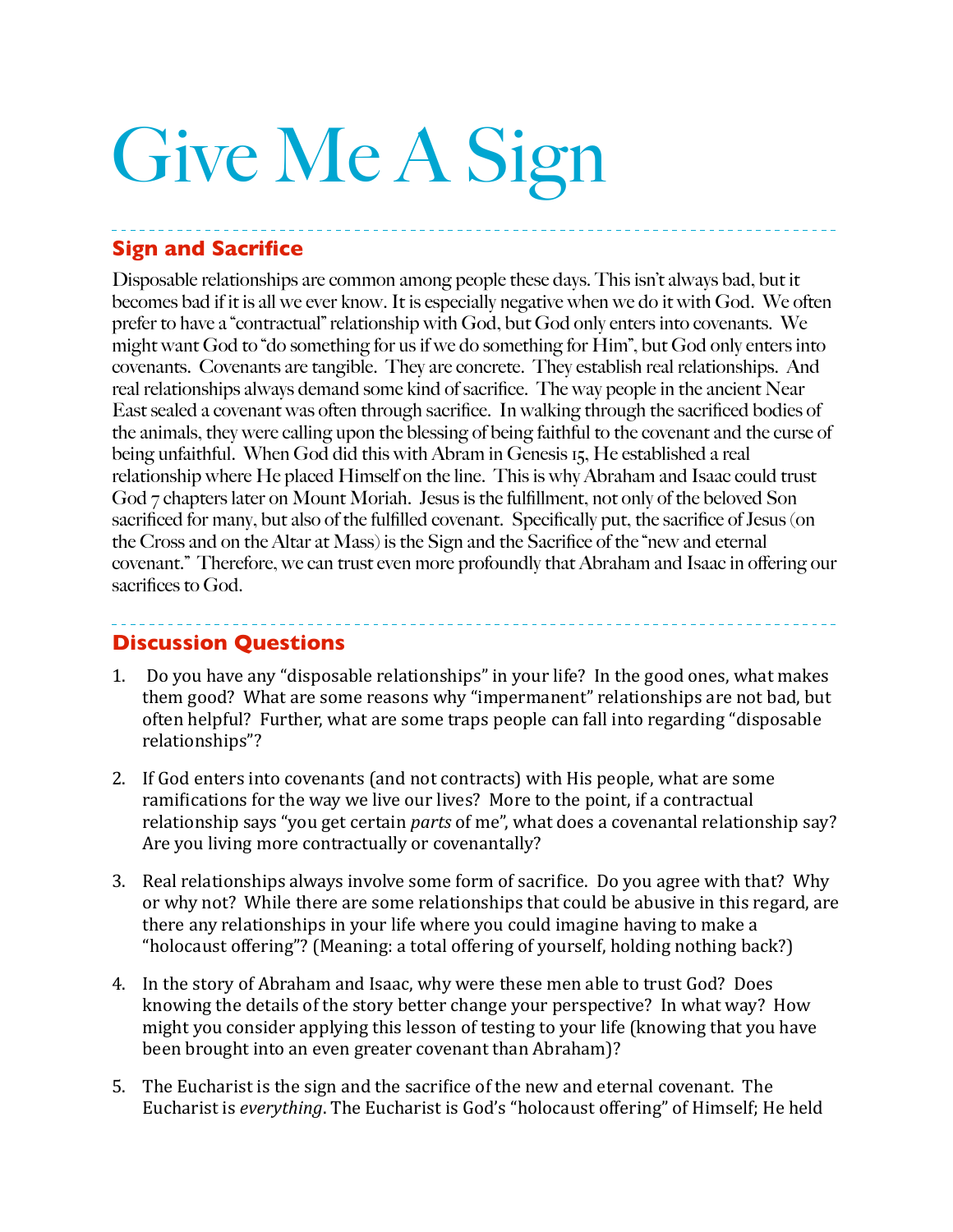nothing back. How might this knowledge affect the way you approach the Holy Sacrifice of the Mass in upcoming weeks?

#### **God in Real Life**

**1.** The covenant is not merely a piece of history. Because of the Holy Spirit, the covenant that Christ made in His own Body and Blood is made present on every altar at every Mass in every Catholic church throughout the world. The next time you go to Mass, realize that you are not simply "attending" Mass, you are offering the Great Sacrifice of the Son to the Father in the power of the Holy Spirit. You can also unite your offering (your "Isaac") with the sacrifice of Jesus Himself...knowing that you can trust placing all things in God's hands. Remember the curse God placed upon Himself, "If I am false to this covenant, let me be torn to pieces...but also let me be torn to pieces if you are false."

## **Be Transformed**

The key to understanding the Bible is the concept of covenant. In addition, each covenant typically involves a sacrifice:

- A. Read about the covenant God made with Abram in Genesis 15. You can see the various parts of the sacrifice as well as the promise God attached to the covenant. (Genesis 15)
- B. The Psalms refer to the covenants that God had made through history with His people. Some examples: Psalm 50:5; Numbers 19; Hebrews 9:13.
- C. The Letter to the Hebrews is filled with references to the sacrifice of Jesus as the sacrifice that has established the new and eternal covenant. (Hebrews 9 and 10 especially). Pay close attention to the notion of the "once for all" language in Hebrews 9:25-26. Please feel free to follow this link: http: //jimmyakin.com/jesus-once-for-allsacrifice
- D. The Catechism states: "The Holy Sacrifice, because it makes present the one sacrifice of Christ the Savior and includes the Church's offering. The terms holy sacrifice of the Mass, "sacrifice of praise," spiritual sacrifice, pure and holy sacrifice are also used, since it completes and surpasses all the sacrifices of the Old Covenant."  $(CCC 1330)$

## **To the Heart**

"It was natural for early Christians to think of the Eucharist as a sacrifice. The fulfillment of prophecy demanded a solemn Christian offering, and the rite itself was wrapped in the sacrificial atmosphere with which our Lord invested the Last Supper. The words of institution, 'Do this' (touto poieite), must have been charged with sacrificial overtones for